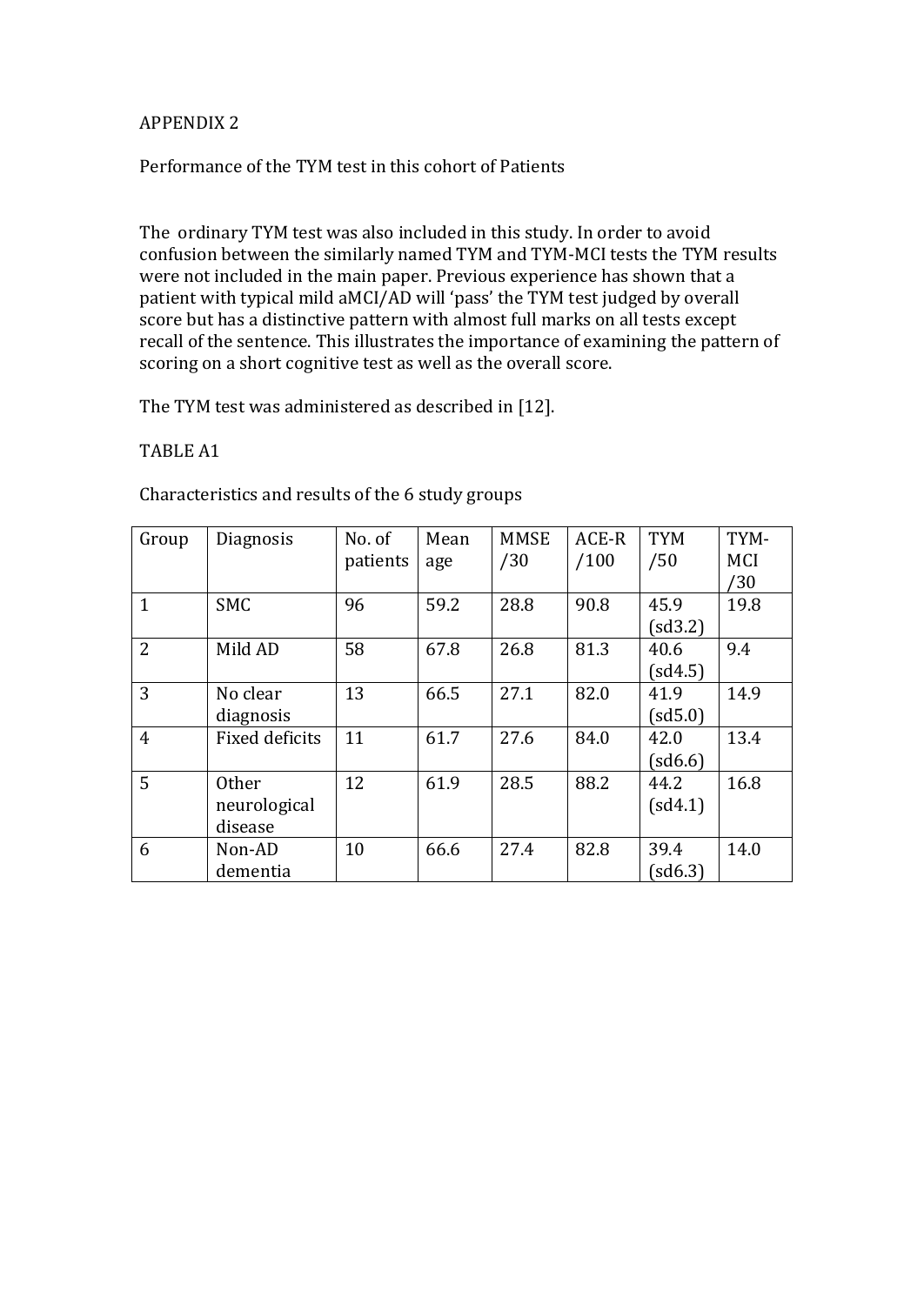# TABLE A2 Comparing the two groups on the Mann-Whitney U test

|          | Mean scores of     | Mean scores of     | Percentage | P value   |
|----------|--------------------|--------------------|------------|-----------|
|          | patients with      | patients with      | change     | Mann      |
|          | <b>SMC</b>         | amnestic           |            | Whitney U |
|          |                    | MCI/AD             |            | test      |
| MMSE     | $28.6$ (sd 1.1)    | $26.8$ (sd 1.5)    |            | < 0.001   |
| ACE-R    | $90.8$ (sd 5.5)    | 81.3 (sd 5.3)      | 10         | < 0.001   |
| TYM TEST | 45.9 (sd 3.2)      | $40.6$ (sd $4.5$ ) | 11         | < 0.001   |
| TYM-MCI  | $19.8$ (sd $5.0$ ) | $9.4$ (sd 4.6)     | 53         | < 0.001   |

For the TYM test the AUC for the ROC was 0.82 with a sensitivity of 0.60 and specificity of 0.80 using the usual cut-off of 42. The PPV was 0.71 and NPV 0.75. Using the age-matched groups the results for the TYM test remain highly significant (p<0.001 Mann Whitney U test). In this group the sensitivity was 62% and specificity was 84%.

Analyzing the pattern of scoring on the TYM test, the overall score showed a significant difference between patients with aMCI/AD and patients with no neurological cause for their cognitive complaints. But the absolute difference between the two groups is relatively small and over half of the difference is accounted for by the differences in the scores on recall of the sentence.

**U**sing the TYM in combination with the TYM-MCI showed that very few patients with SMC failed both tests. Seven out of nine SMC patients who failed the TYM-MCI passed the TYM. However, most patients with aMCI/AD (3/12) who passed the TYM-MCI also passed the TYM. So with the combination of the TYM-MCI and the TYM there were very few false positives, but addition of the TYM to the TYM-MCI did not alter the false negative rate significantly.

## **CONCLUSION**

The TYM test, a multi-domain test, does not detect all patients with aMCI/AD on the overall score, but analysis of the pattern of scoring detects the large majority of cases. Used in combination with the TYM-MCI it reduces the false positive rate much more than the false negative rate. This suggests that the best combination of tests for detecting the mildest AD is the ACE-R with the TYM-MCI.